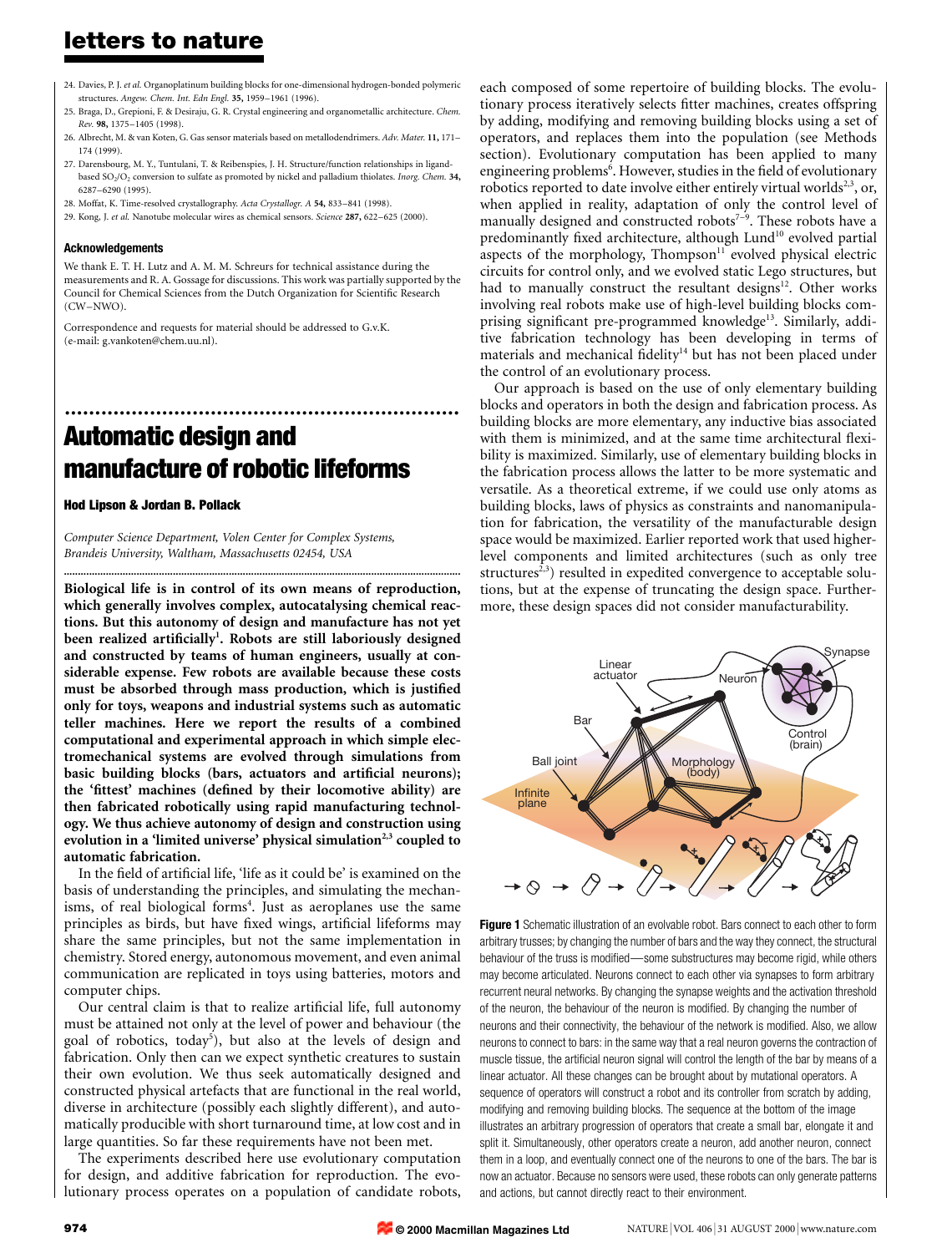The design space that we used consisted of bars and actuators as building blocks of structure and artificial neurons as building blocks of control. Bars connected with free joints can potentially form trusses—that can represent arbitrary rigid, flexible and articulated structures—as well as multiple detached structures, and emulate revolving, linear and planar joints at various levels of hierarchy. Similarly, artificial neurons can connect to create arbitrary control architectures such as feed-forward and recurrent nets, state machines and multiple independent controllers (like multiple ganglia). Additive fabrication, where structure is generated layer by layer, allows for the automatic generation of arbitrarily complex physical structures and the rapid construction of physically different bodies, including any that are composed of our building blocks. A schematic illustration of a possible architecture is shown in Fig. 1. The bars connect to each other through ball-and-socket joints, neurons can connect to other neurons through synaptic connections, and neurons can connect to bars. In the latter case, the length of the bar is governed by the output of the neuron by means of a linear actuator. No sensors were used.

Starting with a population of 200 machines that were composed initially of zero bars and zero neurons, we conducted evolution in simulation. The fitness of a machine was determined by its locomotion ability—the net distance that its centre of mass moved on an infinite plane in a fixed duration. The process iteratively selected fitter machines, created offspring by adding, modifying and removing building blocks, and replaced them into the population (see Methods). This process typically continued for 300 to 600 generations. Both body (morphology) and brain (control) were thus coevolved simultaneously.

The simulator that we used for evaluating fitness (see Methods) supported quasi-static motion in which each frame is statically stable. This kind of motion is simpler to transfer reliably into reality, yet is rich enough to support low-momentum locomotion. Typically, several tens of generations passed before the first movement occurred. For example, at a minimum, a neural network generating varying output must assemble and connect to an actuator for any motion at all (see the sequence in Fig. 1 for an example). Various patterns of evolutionary dynamics emerged, some of which are reminiscent of natural phylogenetic trees. Figure 2 presents examples of extreme cases of convergence, speciation and massive extinction. A sample instance of an entire generation thinned down to unique individuals is shown in Fig. 3.

Selected (virtual) robots out of those with winning performance were then automatically converted into physical objects: their bodies, represented only as points and lines, were first expanded into solid models with ball joints and accommodations for linear motors according to the evolved designs (Fig. 4a). This `solidifying' stage was performed by an automatic program that combined predesigned components describing a generic bar, ball joint, and actuator. The virtual solid bodies were then `materialized' using commercial rapid prototyping technology (Fig. 4b). This machine used a temperature-controlled head to extrude thermoplastic



Figure 2 Phylogenetic trees of several different evolutionary runs. Each node in the tree represents an individual and links represent parent-child relationships. The vertical axis represents generations, and the horizontal axis represents ancestral proximity in terms of the hops along the tree necessary to get from one individual to another. All trees originate at a common root denoting an empty robot with zero bars and actuators. Trees exhibit

various degrees of divergence and speciation: a, extreme divergence, resulting from niching methods<sup>22</sup>; **b**, extreme convergence, resulting from fitness-proportionate selection; c, intermediate level of divergence, typical of earlier stages of fitnessproportionate selection; and  $d$ , massive extinction under fitness-proportionate selection. The trees are thinned, and depict several hundred generations each.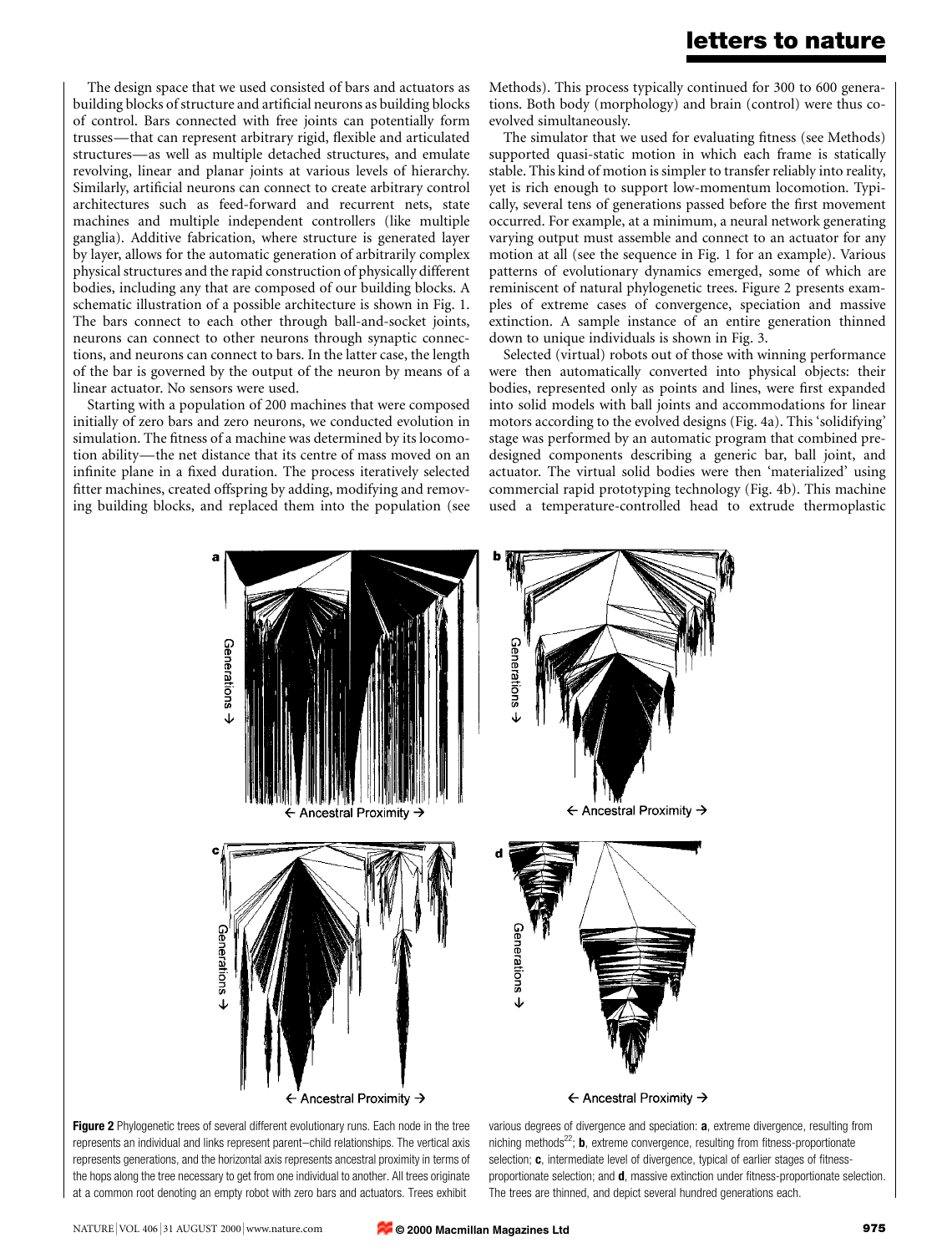material layer by layer, so that the arbitrarily evolved morphology emerged as a solid three-dimensional structure without tooling or human intervention. The entire pre-assembled machine was fabricated as a single unit, with fine plastic supports connecting between moving parts (Fig. 4c); these supports broke away at first motion. The resulting structures contained complex joints that would be difficult to design or manufacture using traditional methods (Figs) 4d and 5). Standard stepper motors were then snapped in, and the evolved neural network was executed on a microcontroller to activate the motors. The physical machines (three to date) then faithfully reproduced their virtual ancestors' behaviour in reality (see Table 1).

In spite of the relatively simple task and environment (locomotion over an infinite horizontal plane), surprisingly different and elaborate solutions were evolved. Machines typically contained around 20 building blocks, sometimes with significant redundancy (perhaps to make mutation less likely to be catastrophic $15$ ). Not less surprising was the fact that some (for example, Fig. 5b) exhibited symmetry, which was neither specified nor rewarded for anywhere in the code; a possible explanation is that symmetric machines are more likely to move in a straight line, consequently covering a greater net distance and acquiring more fitness. Similarly, successful designs appear to be robust in the sense that changes to bar lengths



Figure 4 Physical embodiment process. a, Automatically 'fleshed' joints in virtual space; **b**, a physical replication process in a rapid prototyping machine that builds the threedimensional morphology layer after layer; c, pre-assembled body in mid print with discardable support structure; d, a close-up image of a joint printed as a single unit. The ball is printed inside the socket.



Figure 3 A generation of robots. An arbitrarily sampled instance of an entire generation, thinned down to show only significantly different individuals. The caption under each image provides an arbitrary index number (used for reference) and the fitness of that

individual. Two subpopulations of robots are observable, each with its own variations: one flat on the ground, and the other containing some elevated structure.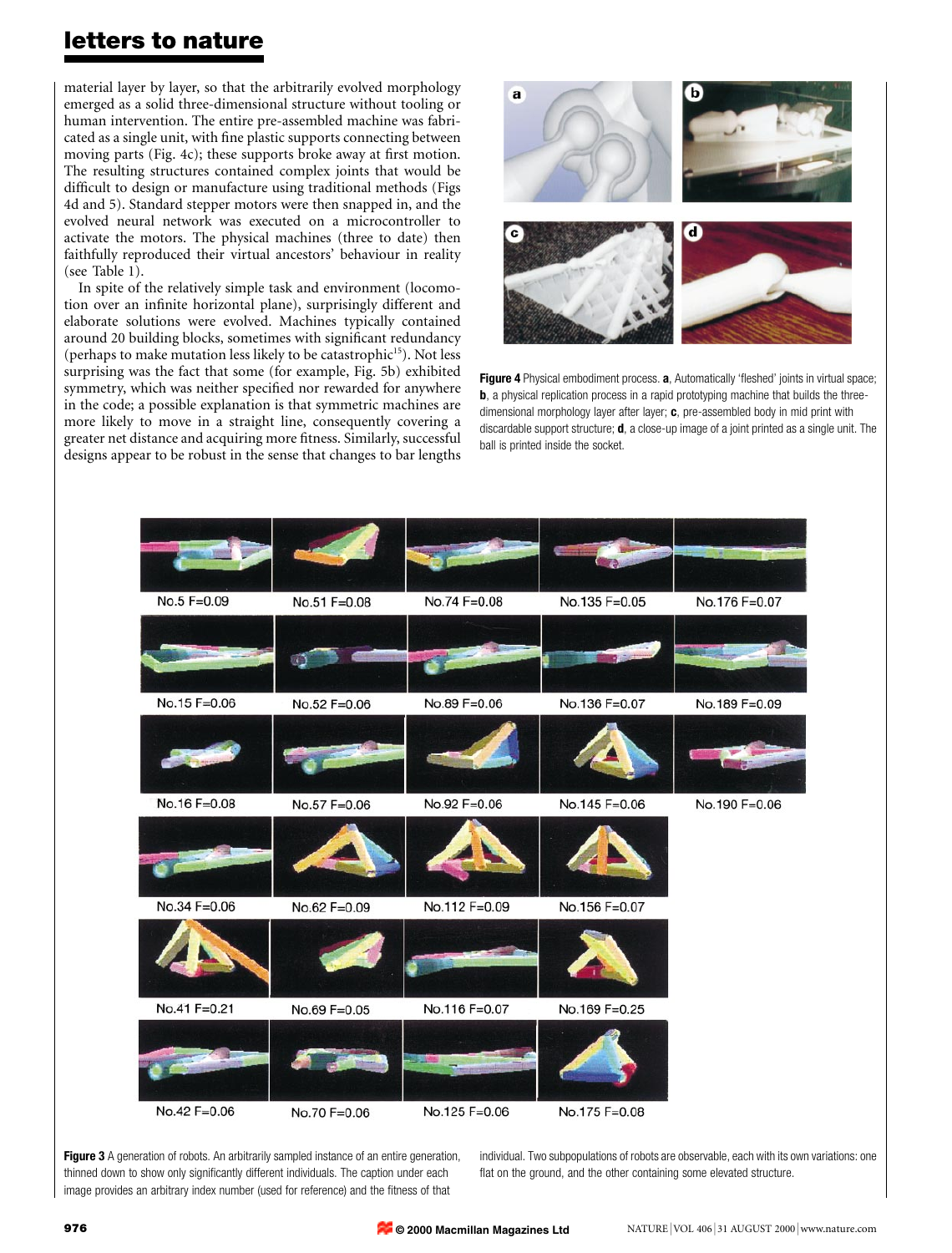would not significantly hamper their mobility. Three samples are shown and described in detail in Fig. 5, exploiting principles of ratcheting (Fig. 5a), anti-phase synchronization (Fig. 5b) and dragging (Fig. 5c). Others (not shown) used a sort of a crawling bipedalism, where a body resting on the floor is advanced using alternating thrusts of left and right `limbs'. Some mechanisms used sliding articulated components to produce crab-like sideways motion. Other machines used a balancing mechanism to shift a friction point from side to side and advance by oscillatory motion. Table 1 compares the performances of three physical machines to their virtual ancestors. We note that although overall distance travelled in the second and third cases does not match, in all cases the physical motion was achieved using corresponding mechanical and control principles. The difference in distance results from the limbs slipping on the surface, implying that the friction model used in the simulation was not realistic.

Although both the machines and the task that we describe here are fairly simple compared with the products of human teams of engineers (and with the products of biological evolution), we have



Figure 5 Three resulting robots. Real robots (left); simulated robots (right). a, A tetrahedral mechanism that produces hinge-like motion and advances by pushing the central bar against the floor. **b**, This surprisingly symmetric machine uses a seven-neuron network to drive the centre actuator in perfect anti-phase with the two synchronized side limb actuators. While the upper two limbs push, the central body is retracted, and vice versa.  $\mathbf{c}$ , This mechanism has an elevated body, from which it pushes an actuator down directly onto the floor to create ratcheting motion. It has a few redundant bars dragged on the floor, which might be contributing to its stability. Print times are 22, 12 and 18 hours, respectively. These machines perform in reality in the same way that they perform in simulation. Motion videos of these robots and others are available: see Supplementary Information.

| <b>Table 1 Results</b>                                                                             |                         |           |
|----------------------------------------------------------------------------------------------------|-------------------------|-----------|
|                                                                                                    | Distance travelled (cm) |           |
| Machine                                                                                            | Virtual                 | Physical  |
| Tetrahedron (Fig. 5a)                                                                              | 38.5                    | 38.4 (35) |
| Arrow (Fig. 5b)                                                                                    | 59.6                    | 22.5(18)  |
| Pusher (Fig. 5c)                                                                                   | 85.1                    | 23.4(15)  |
| Comparison of the performance of physical machines versus their virtual origin. Values are the net |                         |           |

distance that the centre of mass of each machine travelled over 12 cycles of neural network. Distances given in the column headed 'physical' are compensated for scale reduction (actual distance is shown in parentheses). The mismatch in the last two rows is primarily due to the slipping of limbs on the surface.

demonstrated a robotic `bootstrap' process, in which automatically designed electromechanical systems have been manufactured robotically. We have carefully minimized human intervention in both the design and the fabrication stages. Apart from snapping in the motors, the only human work was in informing the simulation about the `universe' that could be manufactured.

Without reference to specific organic chemistry, life is an autonomous design process that is in control of a complex set of chemical `factories', allowing the generation and testing of physical entities that exploit the properties of the medium of their own construction. Using a different medium, namely off-the-shelf rapid manufacturing, and evolutionary design in simulation, we have made progress towards replicating this autonomy of design and manufacture. This is, to our knowledge, the first time any artificial evolution system has been connected to an automatic physical construction system. Taken together, our evolutionary design system, 'solidification' process, and rapid prototyping machine form a primitive replicating robot. Although there are many, many further steps before this technology could become dangerous<sup>16</sup>, we believe that if indeed artificial systems are to ultimately interact and integrate with reality, they cannot remain virtual; it is crucial that they cross the simulation-reality gap to learn, to evolve<sup>17</sup>, and to affect the physical world directly<sup>18</sup>. Eventually, the evolutionary process must accept feedback from the live performance of its products.

Future work is needed primarily in understanding how more complex modular structures might self-organize, and how these complex structures may transfer into reality under control of the evolutionary process. Technological advances in micro-electromechanic systems (MEMS), nanofabrication, and multi-material rapid prototyping that can embed circuits<sup>19</sup> and actuators<sup>20</sup> in bulk material, together with higher-fidelity physical simulation and an increased understanding of evolutionary computational processes, may pave the way for the self-sustaining progress that Moravec has termed "escape velocity"<sup>21</sup>.

## Methods

## Robot representation

A robot was represented by a string of integers and floating-point numbers that describe bars, neurons and their connectivity, as follows:

robot: =  $\langle \text{vertices} \rangle \langle \text{hours} \rangle \langle \text{actualors} \rangle$ 

 $vertex := \langle x, y, z \rangle$ 

 $bar := \langle vertex 1 \text{ index}, vertex 2 \text{ index}, relaxed length, stiffness} \rangle$ 

neuron: = (threshold, synapse coefficients of connections to all neurons)

 $actuator := \langle bar index, neuron index, bar range \rangle$ 

### Evolution process

Experiments were performed using version 1.2 of GOLEM (Genetically Organized Lifelike Electro Mechanics), which is available at <http://www.demo.cs.brandeis.edu/golem>. We performed a simulated evolutionary process: the fitness function was defined as the net euclidean distance that the centre-of-mass of an individual moves over a fixed number (12) of cycles of its neural control. We started with a population of 200 null (empty) individuals. Each experiment used a different random seed. Individuals were then selected, mutated, and replaced into the population in steady state as follows: the selection functions we tried were random, fitness-proportionate or rank-proportionate. The mutation operators used to generate an offspring were independently applied with the following probabilities: a small mutation in length of bar or neuron synaptic weight (0.1), the removal or addition of a small dangling bar or unconnected neuron (0.01), split vertex into two and add a small bar, or split bar into two and add vertex (0.03), attach or detach neuron to bar (0.03). At least one mutation was applied. The mutations took place on the symbolic representation of the phenotype. After mutation, a new fitness was assigned to the individual by means of a simulation of the mechanics and the control (see details below). The offspring was inserted into the population by replacing an existing individual. The replacement functions we tried chose individuals to replace either randomly, in inverse-proportion to their fitness, or using similarity-proportionate criteria (deterministic crowding22). Various permutations of selection-replacement methods are possible; the results we report here were obtained using fitness-proportionate selection and random replacement. However, using rank selection instead of fitness-proportionate selection, or using random selection with fitness-proportionate replacement yielded equivalent results. The process continued for 300 to 600 generations (approximately  $10^5$  evaluations overall).